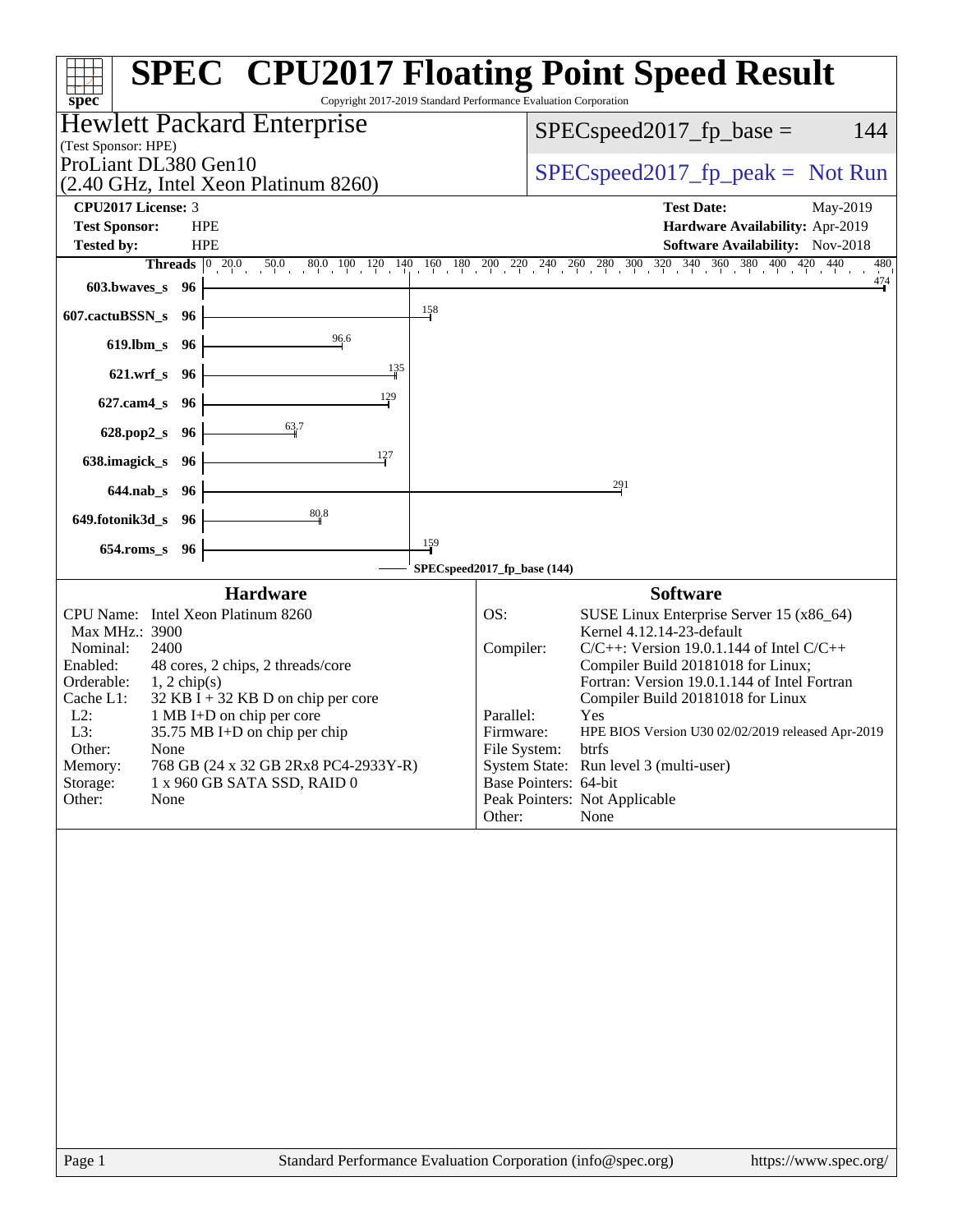## **[SPEC CPU2017 Floating Point Speed Result](http://www.spec.org/auto/cpu2017/Docs/result-fields.html#SPECCPU2017FloatingPointSpeedResult)**

Copyright 2017-2019 Standard Performance Evaluation Corporation

## Hewlett Packard Enterprise

(Test Sponsor: HPE)

**[spec](http://www.spec.org/)**

 $SPEC speed2017_fp\_base = 144$ 

(2.40 GHz, Intel Xeon Platinum 8260)

ProLiant DL380 Gen10<br>  $SPEC speed2017<sub>fp</sub> peak = Not Run$ 

**[CPU2017 License:](http://www.spec.org/auto/cpu2017/Docs/result-fields.html#CPU2017License)** 3 **[Test Date:](http://www.spec.org/auto/cpu2017/Docs/result-fields.html#TestDate)** May-2019

**[Test Sponsor:](http://www.spec.org/auto/cpu2017/Docs/result-fields.html#TestSponsor)** HPE **[Hardware Availability:](http://www.spec.org/auto/cpu2017/Docs/result-fields.html#HardwareAvailability)** Apr-2019 **[Tested by:](http://www.spec.org/auto/cpu2017/Docs/result-fields.html#Testedby)** HPE **[Software Availability:](http://www.spec.org/auto/cpu2017/Docs/result-fields.html#SoftwareAvailability)** Nov-2018

### **[Results Table](http://www.spec.org/auto/cpu2017/Docs/result-fields.html#ResultsTable)**

|                  | <b>Base</b>                                   |                |           |                |            | <b>Peak</b>    |            |                |                |              |                |              |                |              |
|------------------|-----------------------------------------------|----------------|-----------|----------------|------------|----------------|------------|----------------|----------------|--------------|----------------|--------------|----------------|--------------|
| <b>Benchmark</b> | <b>Threads</b>                                | <b>Seconds</b> | Ratio     | <b>Seconds</b> | Ratio      | <b>Seconds</b> | Ratio      | <b>Threads</b> | <b>Seconds</b> | <b>Ratio</b> | <b>Seconds</b> | <b>Ratio</b> | <b>Seconds</b> | <b>Ratio</b> |
| $603.bwaves$ s   | 96                                            | 124            | 475       | 125            | 473        | 125            | 474        |                |                |              |                |              |                |              |
| 607.cactuBSSN s  | 96                                            | 105            | 158       | 106            | 158        | 105            | <b>158</b> |                |                |              |                |              |                |              |
| $619.$ lbm_s     | 96                                            | 54.1           | 96.9      | 54.3           | 96.5       | 54.2           | 96.6       |                |                |              |                |              |                |              |
| $621.wrf$ s      | 96                                            | 99.4           | 133       | 98.2           | 135        | 98.3           | 135        |                |                |              |                |              |                |              |
| $627$ .cam4 s    | 96                                            | 68.8           | 129       | 68.6           | 129        | 68.7           | <u>129</u> |                |                |              |                |              |                |              |
| $628.pop2_s$     | 96                                            | 186            | 63.7      | 184            | 64.6       | 187            | 63.5       |                |                |              |                |              |                |              |
| 638.imagick_s    | 96                                            | 114            | 127       | 114            | 127        | 114            | 127        |                |                |              |                |              |                |              |
| $644$ .nab s     | 96                                            | 60.0           | 291       | 60.1           | 291        | 60.1           | 291        |                |                |              |                |              |                |              |
| 649.fotonik3d s  | 96                                            | 111            | 81.8      | 113            | 80.8       | 113            | 80.8       |                |                |              |                |              |                |              |
| $654$ .roms_s    | 96                                            | 99.9           | 158       | 99.3           | <b>159</b> | 99.2           | 159        |                |                |              |                |              |                |              |
|                  | $SPEC speed2017_fp\_base =$                   |                | 144       |                |            |                |            |                |                |              |                |              |                |              |
|                  | $CDFCA_{\text{max}}$ $32017$ for $\text{max}$ |                | Mad Davis |                |            |                |            |                |                |              |                |              |                |              |

**[SPECspeed2017\\_fp\\_peak =](http://www.spec.org/auto/cpu2017/Docs/result-fields.html#SPECspeed2017fppeak) Not Run**

Results appear in the [order in which they were run.](http://www.spec.org/auto/cpu2017/Docs/result-fields.html#RunOrder) Bold underlined text [indicates a median measurement](http://www.spec.org/auto/cpu2017/Docs/result-fields.html#Median).

### **[Operating System Notes](http://www.spec.org/auto/cpu2017/Docs/result-fields.html#OperatingSystemNotes)**

 Stack size set to unlimited using "ulimit -s unlimited" Transparent Huge Pages enabled by default Prior to runcpu invocation Filesystem page cache synced and cleared with: sync; echo 3> /proc/sys/vm/drop\_caches

## **[General Notes](http://www.spec.org/auto/cpu2017/Docs/result-fields.html#GeneralNotes)**

Environment variables set by runcpu before the start of the run: KMP\_AFFINITY = "granularity=core,compact" LD\_LIBRARY\_PATH = "/home/cpu2017\_fpSpeed/lib/ia32:/home/cpu2017\_fpSpeed/lib/intel64" OMP\_STACKSIZE = "192M"

 Binaries compiled on a system with 1x Intel Core i9-7900X CPU + 32GB RAM memory using Redhat Enterprise Linux 7.5 NA: The test sponsor attests, as of date of publication, that CVE-2017-5754 (Meltdown) is mitigated in the system as tested and documented. Yes: The test sponsor attests, as of date of publication, that CVE-2017-5753 (Spectre variant 1) is mitigated in the system as tested and documented. Yes: The test sponsor attests, as of date of publication, that CVE-2017-5715 (Spectre variant 2) is mitigated in the system as tested and documented.

## **[Platform Notes](http://www.spec.org/auto/cpu2017/Docs/result-fields.html#PlatformNotes)**

BIOS Configuration: Thermal Configuration set to Maximum Cooling Memory Patrol Scrubbing set to Disabled

**(Continued on next page)**

Page 2 Standard Performance Evaluation Corporation [\(info@spec.org\)](mailto:info@spec.org) <https://www.spec.org/>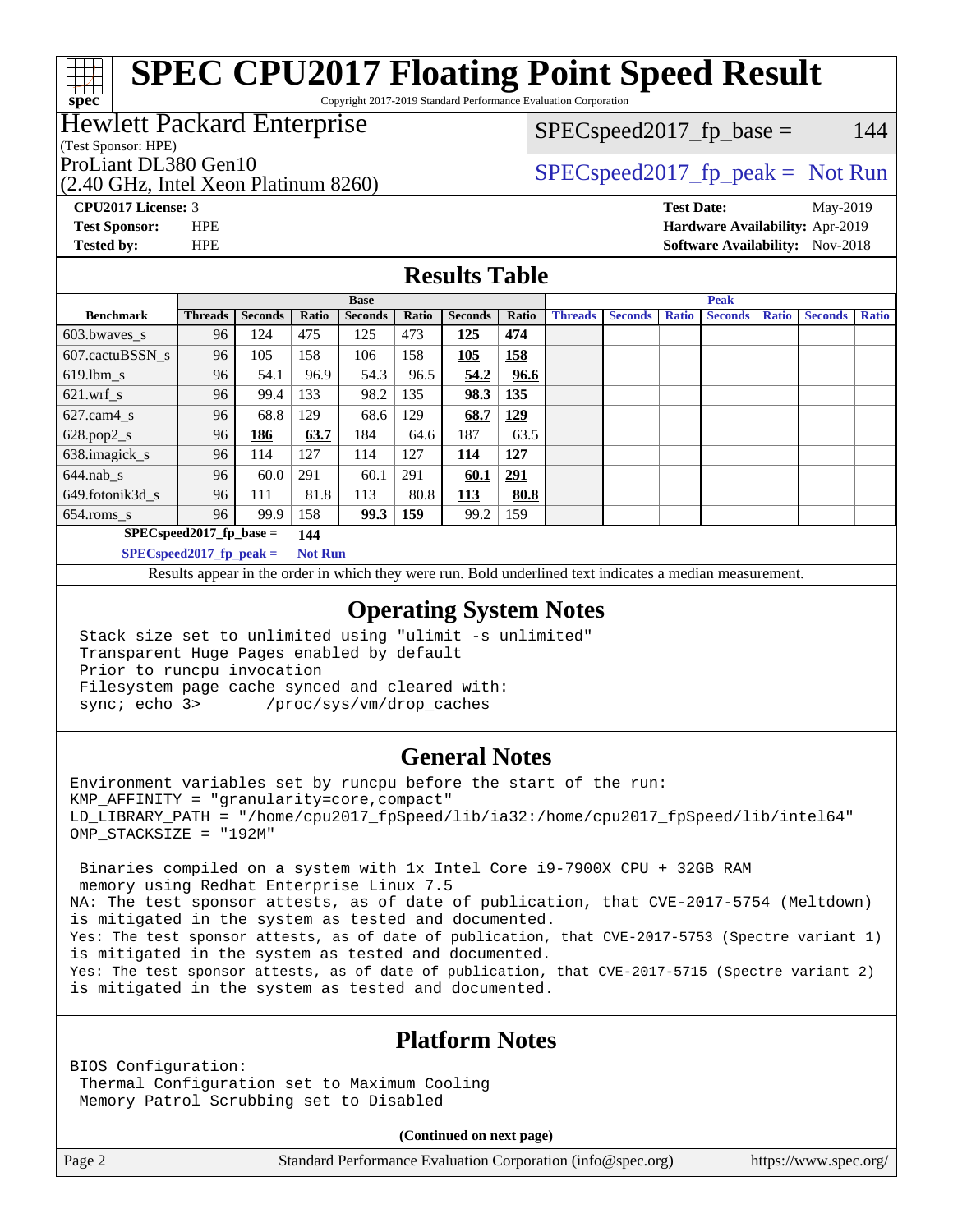## **[SPEC CPU2017 Floating Point Speed Result](http://www.spec.org/auto/cpu2017/Docs/result-fields.html#SPECCPU2017FloatingPointSpeedResult)**

Copyright 2017-2019 Standard Performance Evaluation Corporation

Hewlett Packard Enterprise

 $SPEC speed2017<sub>fp</sub> base = 144$ 

## (Test Sponsor: HPE)

(2.40 GHz, Intel Xeon Platinum 8260)

ProLiant DL380 Gen10  $SPEC speed2017$  [p\_peak = Not Run

**[spec](http://www.spec.org/)**

**[CPU2017 License:](http://www.spec.org/auto/cpu2017/Docs/result-fields.html#CPU2017License)** 3 **[Test Date:](http://www.spec.org/auto/cpu2017/Docs/result-fields.html#TestDate)** May-2019 **[Test Sponsor:](http://www.spec.org/auto/cpu2017/Docs/result-fields.html#TestSponsor)** HPE **[Hardware Availability:](http://www.spec.org/auto/cpu2017/Docs/result-fields.html#HardwareAvailability)** Apr-2019 **[Tested by:](http://www.spec.org/auto/cpu2017/Docs/result-fields.html#Testedby)** HPE **HPE [Software Availability:](http://www.spec.org/auto/cpu2017/Docs/result-fields.html#SoftwareAvailability)** Nov-2018

### **[Platform Notes \(Continued\)](http://www.spec.org/auto/cpu2017/Docs/result-fields.html#PlatformNotes)**

Page 3 Standard Performance Evaluation Corporation [\(info@spec.org\)](mailto:info@spec.org) <https://www.spec.org/> LLC Prefetch set to Enabled LLC Dead Line Allocation set to Disabled Enhanced Processor Performance set to Enabled Workload Profile set to General Peak Frequency Compute Energy/Performance Bias set to Balanced Power Workload Profile set to Custom Numa Group Size Optimization set to Flat Sysinfo program /home/cpu2017\_fpSpeed/bin/sysinfo Rev: r5974 of 2018-05-19 9bcde8f2999c33d61f64985e45859ea9 running on linux-9mbf Fri May 3 15:48:20 2019 SUT (System Under Test) info as seen by some common utilities. For more information on this section, see <https://www.spec.org/cpu2017/Docs/config.html#sysinfo> From /proc/cpuinfo model name : Intel(R) Xeon(R) Platinum 8260 CPU @ 2.40GHz 2 "physical id"s (chips) 96 "processors" cores, siblings (Caution: counting these is hw and system dependent. The following excerpts from /proc/cpuinfo might not be reliable. Use with caution.) cpu cores : 24 siblings : 48 physical 0: cores 0 1 2 3 4 5 6 9 10 11 12 13 16 17 18 19 20 21 24 25 26 27 28 29 physical 1: cores 0 1 2 3 4 5 6 8 9 10 11 12 13 16 17 18 19 20 21 25 26 27 28 29 From lscpu: Architecture: x86\_64<br>CPU op-mode(s): 32-bit, 64-bit CPU op-mode $(s):$ Byte Order: Little Endian CPU(s): 96 On-line CPU(s) list: 0-95 Thread(s) per core: 2 Core(s) per socket: 24 Socket(s): 2 NUMA node(s): 2 Vendor ID: GenuineIntel CPU family: 6 Model: 85 Model name: Intel(R) Xeon(R) Platinum 8260 CPU @ 2.40GHz Stepping: 6 CPU MHz: 2400.000 BogoMIPS: 4800.00 Virtualization: VT-x L1d cache: 32K L1i cache: 32K L2 cache: 1024K **(Continued on next page)**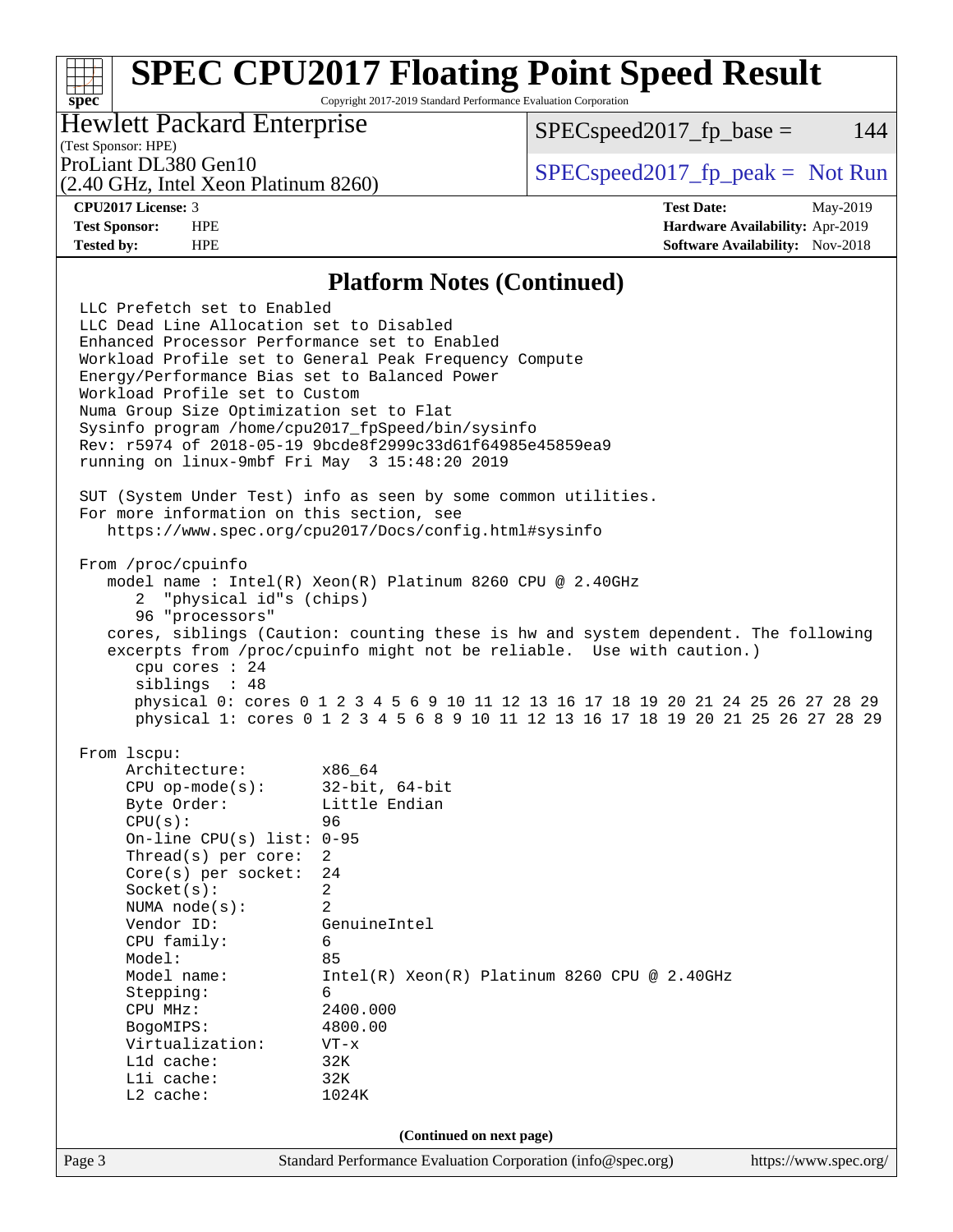### **[spec](http://www.spec.org/) [SPEC CPU2017 Floating Point Speed Result](http://www.spec.org/auto/cpu2017/Docs/result-fields.html#SPECCPU2017FloatingPointSpeedResult)** Copyright 2017-2019 Standard Performance Evaluation Corporation (Test Sponsor: HPE) Hewlett Packard Enterprise (2.40 GHz, Intel Xeon Platinum 8260) ProLiant DL380 Gen10<br>  $SPEC speed2017<sub>fp</sub> peak = Not Run$  $SPEC speed2017<sub>fp</sub> base = 144$ **[CPU2017 License:](http://www.spec.org/auto/cpu2017/Docs/result-fields.html#CPU2017License)** 3 **[Test Date:](http://www.spec.org/auto/cpu2017/Docs/result-fields.html#TestDate)** May-2019 **[Test Sponsor:](http://www.spec.org/auto/cpu2017/Docs/result-fields.html#TestSponsor)** HPE **[Hardware Availability:](http://www.spec.org/auto/cpu2017/Docs/result-fields.html#HardwareAvailability)** Apr-2019 **[Tested by:](http://www.spec.org/auto/cpu2017/Docs/result-fields.html#Testedby)** HPE **[Software Availability:](http://www.spec.org/auto/cpu2017/Docs/result-fields.html#SoftwareAvailability)** Nov-2018 **[Platform Notes \(Continued\)](http://www.spec.org/auto/cpu2017/Docs/result-fields.html#PlatformNotes)** L3 cache: 36608K NUMA node0 CPU(s): 0-23,48-71 NUMA node1 CPU(s): 24-47,72-95 Flags: fpu vme de pse tsc msr pae mce cx8 apic sep mtrr pge mca cmov pat pse36 clflush dts acpi mmx fxsr sse sse2 ss ht tm pbe syscall nx pdpe1gb rdtscp lm constant\_tsc art arch\_perfmon pebs bts rep\_good nopl xtopology nonstop\_tsc cpuid aperfmperf tsc\_known\_freq pni pclmulqdq dtes64 monitor ds\_cpl vmx smx est tm2 ssse3 sdbg fma cx16 xtpr pdcm pcid dca sse4\_1 sse4\_2 x2apic movbe popcnt tsc\_deadline\_timer aes xsave avx f16c rdrand lahf\_lm abm 3dnowprefetch cpuid\_fault epb cat\_l3 cdp\_l3 invpcid\_single intel\_ppin mba tpr\_shadow vnmi flexpriority ept vpid fsgsbase tsc\_adjust bmi1 hle avx2 smep bmi2 erms invpcid rtm cqm mpx rdt\_a avx512f avx512dq rdseed adx smap clflushopt clwb intel\_pt avx512cd avx512bw avx512vl xsaveopt xsavec xgetbv1 xsaves cqm\_llc cqm\_occup\_llc cqm\_mbm\_total cqm\_mbm\_local ibpb ibrs stibp dtherm ida arat pln pts pku ospke avx512\_vnni arch\_capabilities ssbd /proc/cpuinfo cache data cache size : 36608 KB From numactl --hardware WARNING: a numactl 'node' might or might not correspond to a physical chip. available: 2 nodes (0-1) node 0 cpus: 0 1 2 3 4 5 6 7 8 9 10 11 12 13 14 15 16 17 18 19 20 21 22 23 48 49 50 51 52 53 54 55 56 57 58 59 60 61 62 63 64 65 66 67 68 69 70 71 node 0 size: 386548 MB node 0 free: 385779 MB node 1 cpus: 24 25 26 27 28 29 30 31 32 33 34 35 36 37 38 39 40 41 42 43 44 45 46 47 72 73 74 75 76 77 78 79 80 81 82 83 84 85 86 87 88 89 90 91 92 93 94 95 node 1 size: 386864 MB node 1 free: 386461 MB node distances: node 0 1  $0: 10 21$  1: 21 10 From /proc/meminfo MemTotal: 791974476 kB HugePages\_Total: 0 Hugepagesize: 2048 kB From /etc/\*release\* /etc/\*version\* os-release: NAME="SLES" VERSION="15" VERSION\_ID="15" PRETTY\_NAME="SUSE Linux Enterprise Server 15" ID="sles" ID\_LIKE="suse"

**(Continued on next page)**

Page 4 Standard Performance Evaluation Corporation [\(info@spec.org\)](mailto:info@spec.org) <https://www.spec.org/>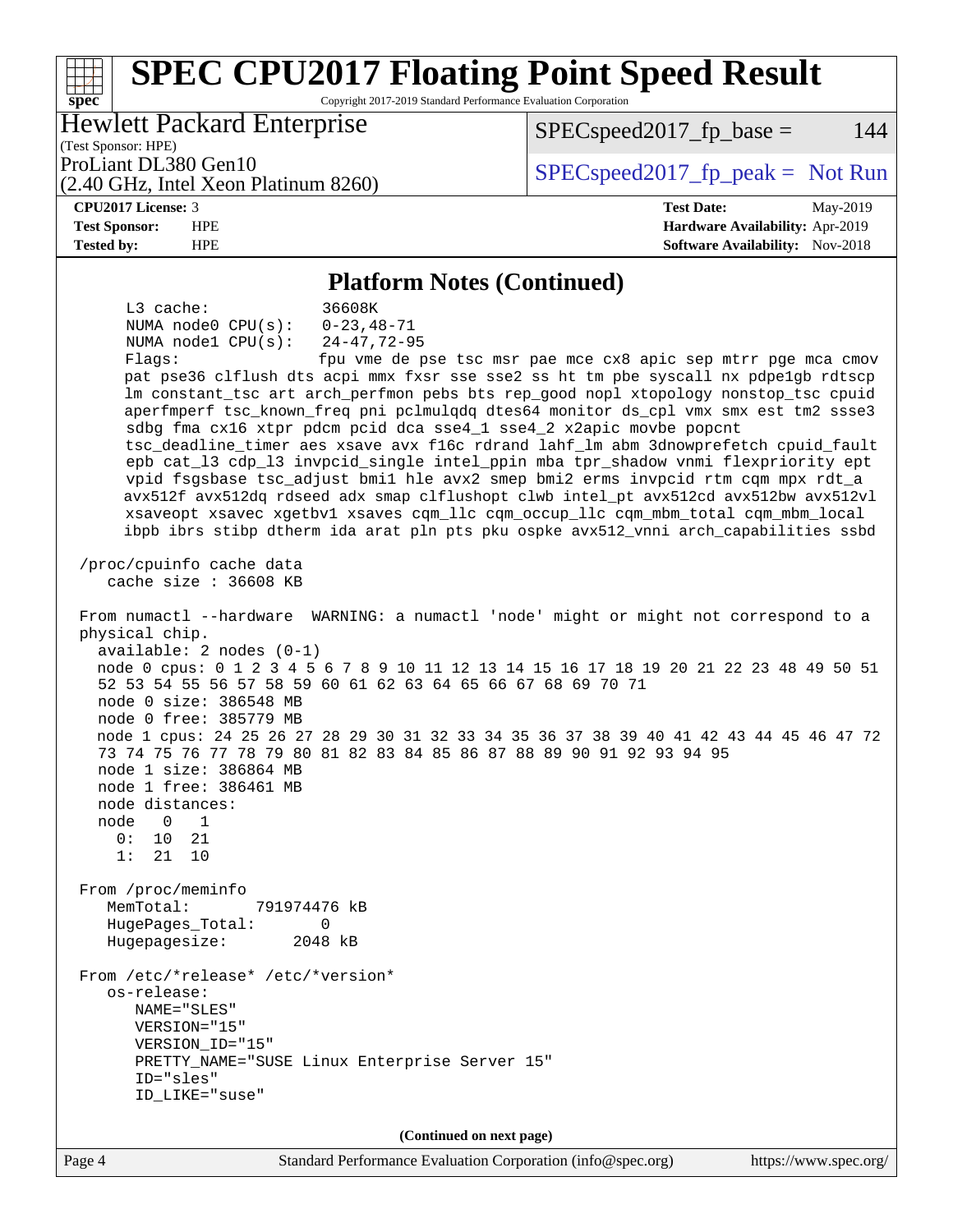#### **[spec](http://www.spec.org/) [SPEC CPU2017 Floating Point Speed Result](http://www.spec.org/auto/cpu2017/Docs/result-fields.html#SPECCPU2017FloatingPointSpeedResult)** Copyright 2017-2019 Standard Performance Evaluation Corporation (Test Sponsor: HPE) Hewlett Packard Enterprise (2.40 GHz, Intel Xeon Platinum 8260) ProLiant DL380 Gen10  $SPEC speed2017<sub>fp</sub> peak = Not Run$  $SPEC speed2017_fp\_base = 144$

**[CPU2017 License:](http://www.spec.org/auto/cpu2017/Docs/result-fields.html#CPU2017License)** 3 **[Test Date:](http://www.spec.org/auto/cpu2017/Docs/result-fields.html#TestDate)** May-2019 **[Test Sponsor:](http://www.spec.org/auto/cpu2017/Docs/result-fields.html#TestSponsor)** HPE **[Hardware Availability:](http://www.spec.org/auto/cpu2017/Docs/result-fields.html#HardwareAvailability)** Apr-2019 **[Tested by:](http://www.spec.org/auto/cpu2017/Docs/result-fields.html#Testedby)** HPE **HPE [Software Availability:](http://www.spec.org/auto/cpu2017/Docs/result-fields.html#SoftwareAvailability)** Nov-2018

### **[Platform Notes \(Continued\)](http://www.spec.org/auto/cpu2017/Docs/result-fields.html#PlatformNotes)**

 ANSI\_COLOR="0;32" CPE\_NAME="cpe:/o:suse:sles:15"

uname -a:

 Linux linux-9mbf 4.12.14-23-default #1 SMP Tue May 29 21:04:44 UTC 2018 (cd0437b) x86\_64 x86\_64 x86\_64 GNU/Linux

Kernel self-reported vulnerability status:

 CVE-2017-5754 (Meltdown): Not affected CVE-2017-5753 (Spectre variant 1): Mitigation: \_\_user pointer sanitization CVE-2017-5715 (Spectre variant 2): Mitigation: Indirect Branch Restricted Speculation, IBPB, IBRS\_FW

run-level 3 May 3 15:46

 SPEC is set to: /home/cpu2017\_fpSpeed Filesystem Type Size Used Avail Use% Mounted on /dev/sdb4 xfs 436G 312G 125G 72% /home

 Additional information from dmidecode follows. WARNING: Use caution when you interpret this section. The 'dmidecode' program reads system data which is "intended to allow hardware to be accurately determined", but the intent may not be met, as there are frequent changes to hardware, firmware, and the "DMTF SMBIOS" standard. BIOS HPE U30 02/02/2019 Memory:

24x UNKNOWN NOT AVAILABLE 32 GB 2 rank 2933

(End of data from sysinfo program)

## **[Compiler Version Notes](http://www.spec.org/auto/cpu2017/Docs/result-fields.html#CompilerVersionNotes)**

============================================================================== CC 619.lbm\_s(base) 638.imagick\_s(base) 644.nab\_s(base) ------------------------------------------------------------------------------ Intel(R) C Intel(R) 64 Compiler for applications running on Intel(R)  $64$ , Version 19.0.1.144 Build 20181018 Copyright (C) 1985-2018 Intel Corporation. All rights reserved. ------------------------------------------------------------------------------ ============================================================================== FC 607.cactuBSSN\_s(base) ------------------------------------------------------------------------------ Intel(R) C++ Intel(R) 64 Compiler for applications running on Intel(R) 64, Version 19.0.1.144 Build 20181018 Copyright (C) 1985-2018 Intel Corporation. All rights reserved. **(Continued on next page)**

| Page 5 | Standard Performance Evaluation Corporation (info@spec.org) | https://www.spec.org/ |
|--------|-------------------------------------------------------------|-----------------------|
|        |                                                             |                       |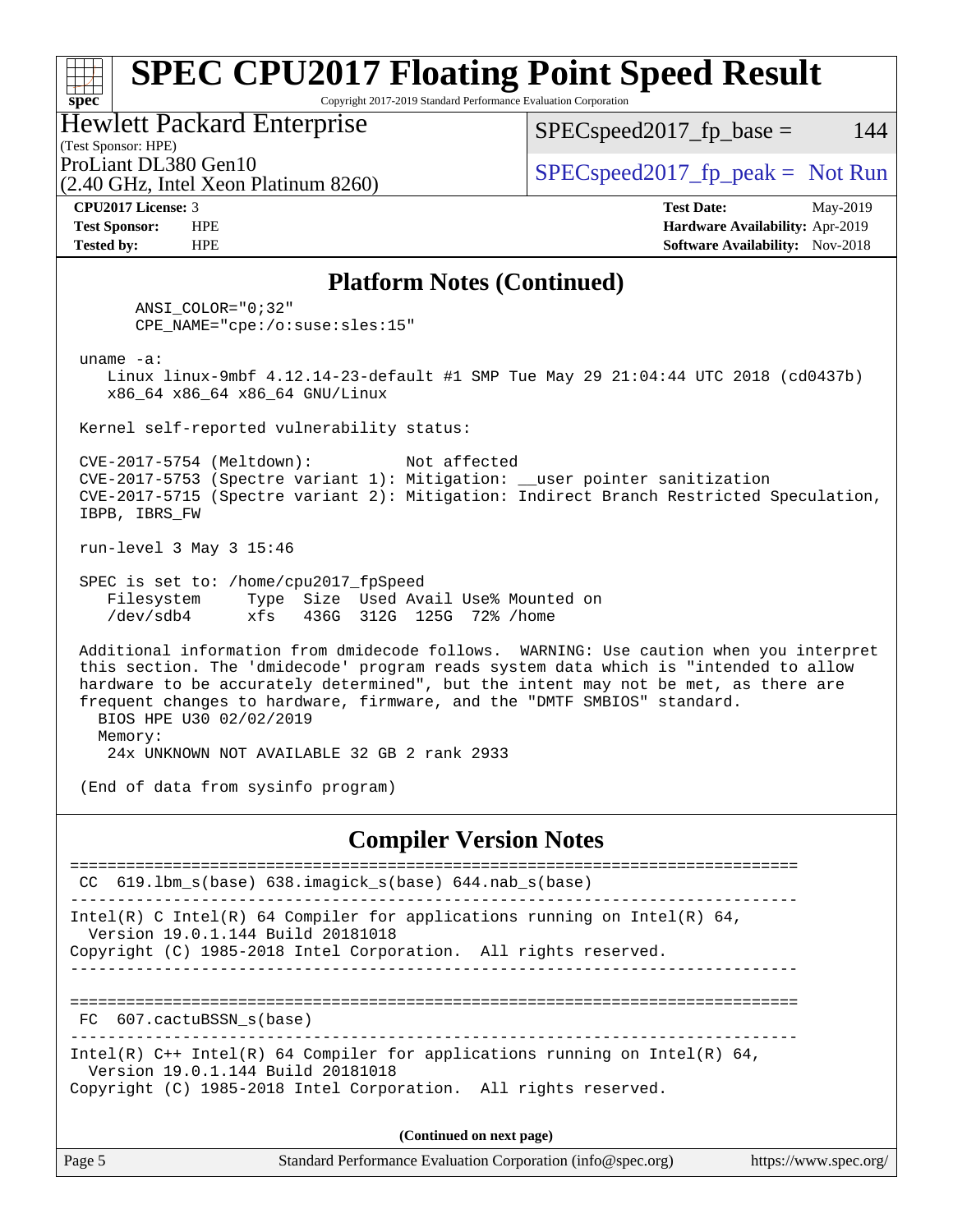# **[spec](http://www.spec.org/)**

## **[SPEC CPU2017 Floating Point Speed Result](http://www.spec.org/auto/cpu2017/Docs/result-fields.html#SPECCPU2017FloatingPointSpeedResult)**

Copyright 2017-2019 Standard Performance Evaluation Corporation

Hewlett Packard Enterprise

(2.40 GHz, Intel Xeon Platinum 8260)

 $SPEC speed2017_fp\_base = 144$ 

(Test Sponsor: HPE)

ProLiant DL380 Gen10<br>  $(2.40 \text{ GHz. Intel Yoon Plutium } 8260)$  [SPECspeed2017\\_fp\\_peak =](http://www.spec.org/auto/cpu2017/Docs/result-fields.html#SPECspeed2017fppeak) Not Run

**[CPU2017 License:](http://www.spec.org/auto/cpu2017/Docs/result-fields.html#CPU2017License)** 3 **[Test Date:](http://www.spec.org/auto/cpu2017/Docs/result-fields.html#TestDate)** May-2019 **[Test Sponsor:](http://www.spec.org/auto/cpu2017/Docs/result-fields.html#TestSponsor)** HPE **[Hardware Availability:](http://www.spec.org/auto/cpu2017/Docs/result-fields.html#HardwareAvailability)** Apr-2019 **[Tested by:](http://www.spec.org/auto/cpu2017/Docs/result-fields.html#Testedby)** HPE **HPE [Software Availability:](http://www.spec.org/auto/cpu2017/Docs/result-fields.html#SoftwareAvailability)** Nov-2018

### **[Compiler Version Notes \(Continued\)](http://www.spec.org/auto/cpu2017/Docs/result-fields.html#CompilerVersionNotes)**

## **[Base Compiler Invocation](http://www.spec.org/auto/cpu2017/Docs/result-fields.html#BaseCompilerInvocation)**

[C benchmarks](http://www.spec.org/auto/cpu2017/Docs/result-fields.html#Cbenchmarks):  $\text{icc}$  -m64 -std=c11 [Fortran benchmarks](http://www.spec.org/auto/cpu2017/Docs/result-fields.html#Fortranbenchmarks): [ifort -m64](http://www.spec.org/cpu2017/results/res2019q3/cpu2017-20190703-15912.flags.html#user_FCbase_intel_ifort_64bit_24f2bb282fbaeffd6157abe4f878425411749daecae9a33200eee2bee2fe76f3b89351d69a8130dd5949958ce389cf37ff59a95e7a40d588e8d3a57e0c3fd751) [Benchmarks using both Fortran and C](http://www.spec.org/auto/cpu2017/Docs/result-fields.html#BenchmarksusingbothFortranandC): [ifort -m64](http://www.spec.org/cpu2017/results/res2019q3/cpu2017-20190703-15912.flags.html#user_CC_FCbase_intel_ifort_64bit_24f2bb282fbaeffd6157abe4f878425411749daecae9a33200eee2bee2fe76f3b89351d69a8130dd5949958ce389cf37ff59a95e7a40d588e8d3a57e0c3fd751) [icc -m64 -std=c11](http://www.spec.org/cpu2017/results/res2019q3/cpu2017-20190703-15912.flags.html#user_CC_FCbase_intel_icc_64bit_c11_33ee0cdaae7deeeab2a9725423ba97205ce30f63b9926c2519791662299b76a0318f32ddfffdc46587804de3178b4f9328c46fa7c2b0cd779d7a61945c91cd35) [Benchmarks using Fortran, C, and C++:](http://www.spec.org/auto/cpu2017/Docs/result-fields.html#BenchmarksusingFortranCandCXX) [icpc -m64](http://www.spec.org/cpu2017/results/res2019q3/cpu2017-20190703-15912.flags.html#user_CC_CXX_FCbase_intel_icpc_64bit_4ecb2543ae3f1412ef961e0650ca070fec7b7afdcd6ed48761b84423119d1bf6bdf5cad15b44d48e7256388bc77273b966e5eb805aefd121eb22e9299b2ec9d9) [icc -m64 -std=c11](http://www.spec.org/cpu2017/results/res2019q3/cpu2017-20190703-15912.flags.html#user_CC_CXX_FCbase_intel_icc_64bit_c11_33ee0cdaae7deeeab2a9725423ba97205ce30f63b9926c2519791662299b76a0318f32ddfffdc46587804de3178b4f9328c46fa7c2b0cd779d7a61945c91cd35) [ifort -m64](http://www.spec.org/cpu2017/results/res2019q3/cpu2017-20190703-15912.flags.html#user_CC_CXX_FCbase_intel_ifort_64bit_24f2bb282fbaeffd6157abe4f878425411749daecae9a33200eee2bee2fe76f3b89351d69a8130dd5949958ce389cf37ff59a95e7a40d588e8d3a57e0c3fd751)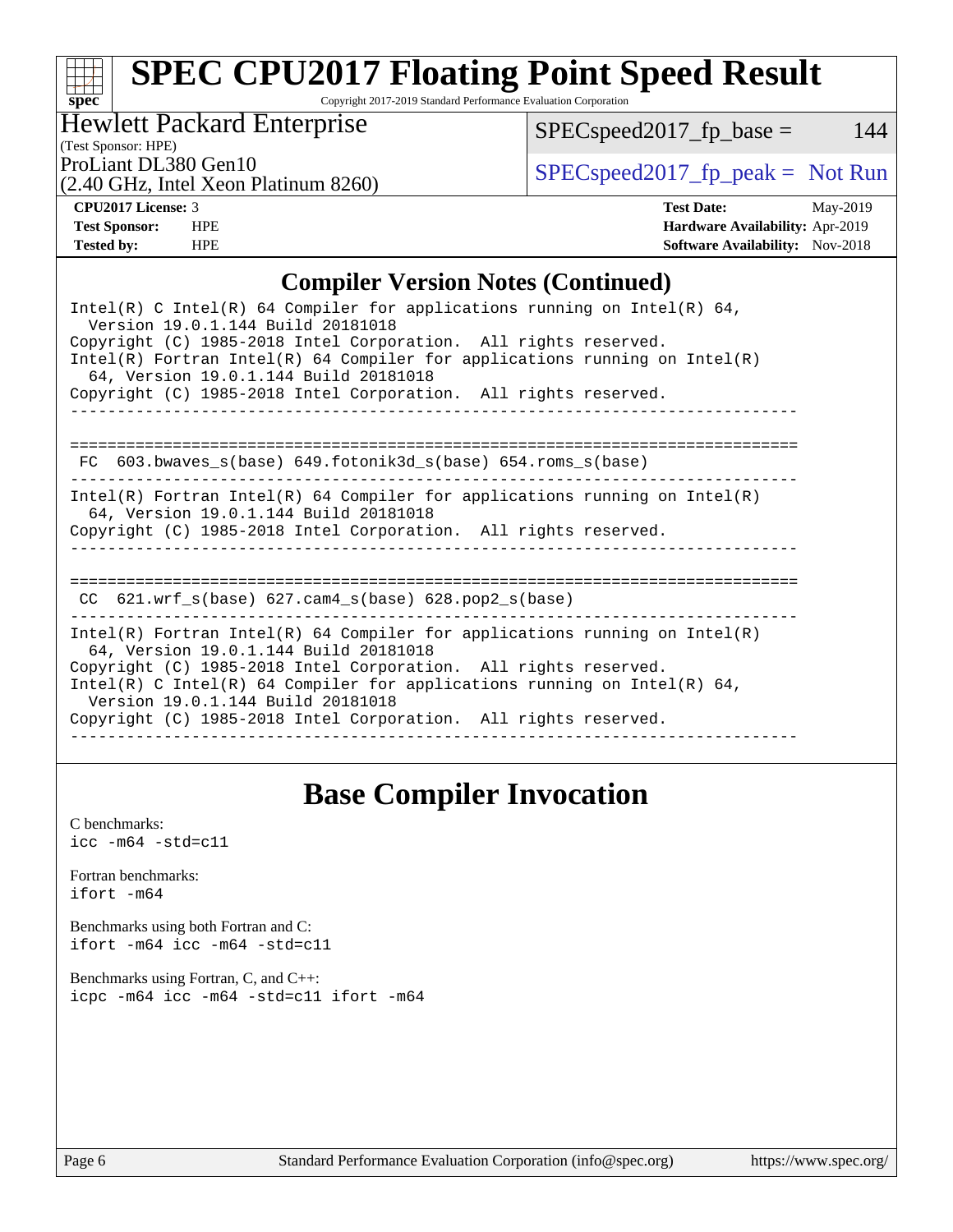## **[SPEC CPU2017 Floating Point Speed Result](http://www.spec.org/auto/cpu2017/Docs/result-fields.html#SPECCPU2017FloatingPointSpeedResult)**

Copyright 2017-2019 Standard Performance Evaluation Corporation

## Hewlett Packard Enterprise

(2.40 GHz, Intel Xeon Platinum 8260)

 $SPEC speed2017<sub>fp</sub> base = 144$ 

(Test Sponsor: HPE)

ProLiant DL380 Gen10<br>  $SPEC speed2017<sub>fp</sub> peak = Not Run$ 

**[spec](http://www.spec.org/)**

**[CPU2017 License:](http://www.spec.org/auto/cpu2017/Docs/result-fields.html#CPU2017License)** 3 **[Test Date:](http://www.spec.org/auto/cpu2017/Docs/result-fields.html#TestDate)** May-2019 **[Test Sponsor:](http://www.spec.org/auto/cpu2017/Docs/result-fields.html#TestSponsor)** HPE **[Hardware Availability:](http://www.spec.org/auto/cpu2017/Docs/result-fields.html#HardwareAvailability)** Apr-2019 **[Tested by:](http://www.spec.org/auto/cpu2017/Docs/result-fields.html#Testedby)** HPE **[Software Availability:](http://www.spec.org/auto/cpu2017/Docs/result-fields.html#SoftwareAvailability)** Nov-2018

## **[Base Portability Flags](http://www.spec.org/auto/cpu2017/Docs/result-fields.html#BasePortabilityFlags)**

 603.bwaves\_s: [-DSPEC\\_LP64](http://www.spec.org/cpu2017/results/res2019q3/cpu2017-20190703-15912.flags.html#suite_basePORTABILITY603_bwaves_s_DSPEC_LP64) 607.cactuBSSN\_s: [-DSPEC\\_LP64](http://www.spec.org/cpu2017/results/res2019q3/cpu2017-20190703-15912.flags.html#suite_basePORTABILITY607_cactuBSSN_s_DSPEC_LP64) 619.lbm\_s: [-DSPEC\\_LP64](http://www.spec.org/cpu2017/results/res2019q3/cpu2017-20190703-15912.flags.html#suite_basePORTABILITY619_lbm_s_DSPEC_LP64) 621.wrf\_s: [-DSPEC\\_LP64](http://www.spec.org/cpu2017/results/res2019q3/cpu2017-20190703-15912.flags.html#suite_basePORTABILITY621_wrf_s_DSPEC_LP64) [-DSPEC\\_CASE\\_FLAG](http://www.spec.org/cpu2017/results/res2019q3/cpu2017-20190703-15912.flags.html#b621.wrf_s_baseCPORTABILITY_DSPEC_CASE_FLAG) [-convert big\\_endian](http://www.spec.org/cpu2017/results/res2019q3/cpu2017-20190703-15912.flags.html#user_baseFPORTABILITY621_wrf_s_convert_big_endian_c3194028bc08c63ac5d04de18c48ce6d347e4e562e8892b8bdbdc0214820426deb8554edfa529a3fb25a586e65a3d812c835984020483e7e73212c4d31a38223) 627.cam4\_s: [-DSPEC\\_LP64](http://www.spec.org/cpu2017/results/res2019q3/cpu2017-20190703-15912.flags.html#suite_basePORTABILITY627_cam4_s_DSPEC_LP64) [-DSPEC\\_CASE\\_FLAG](http://www.spec.org/cpu2017/results/res2019q3/cpu2017-20190703-15912.flags.html#b627.cam4_s_baseCPORTABILITY_DSPEC_CASE_FLAG) 628.pop2\_s: [-DSPEC\\_LP64](http://www.spec.org/cpu2017/results/res2019q3/cpu2017-20190703-15912.flags.html#suite_basePORTABILITY628_pop2_s_DSPEC_LP64) [-DSPEC\\_CASE\\_FLAG](http://www.spec.org/cpu2017/results/res2019q3/cpu2017-20190703-15912.flags.html#b628.pop2_s_baseCPORTABILITY_DSPEC_CASE_FLAG) [-convert big\\_endian](http://www.spec.org/cpu2017/results/res2019q3/cpu2017-20190703-15912.flags.html#user_baseFPORTABILITY628_pop2_s_convert_big_endian_c3194028bc08c63ac5d04de18c48ce6d347e4e562e8892b8bdbdc0214820426deb8554edfa529a3fb25a586e65a3d812c835984020483e7e73212c4d31a38223) [-assume byterecl](http://www.spec.org/cpu2017/results/res2019q3/cpu2017-20190703-15912.flags.html#user_baseFPORTABILITY628_pop2_s_assume_byterecl_7e47d18b9513cf18525430bbf0f2177aa9bf368bc7a059c09b2c06a34b53bd3447c950d3f8d6c70e3faf3a05c8557d66a5798b567902e8849adc142926523472) 638.imagick\_s: [-DSPEC\\_LP64](http://www.spec.org/cpu2017/results/res2019q3/cpu2017-20190703-15912.flags.html#suite_basePORTABILITY638_imagick_s_DSPEC_LP64) 644.nab\_s: [-DSPEC\\_LP64](http://www.spec.org/cpu2017/results/res2019q3/cpu2017-20190703-15912.flags.html#suite_basePORTABILITY644_nab_s_DSPEC_LP64) 649.fotonik3d\_s: [-DSPEC\\_LP64](http://www.spec.org/cpu2017/results/res2019q3/cpu2017-20190703-15912.flags.html#suite_basePORTABILITY649_fotonik3d_s_DSPEC_LP64) 654.roms\_s: [-DSPEC\\_LP64](http://www.spec.org/cpu2017/results/res2019q3/cpu2017-20190703-15912.flags.html#suite_basePORTABILITY654_roms_s_DSPEC_LP64)

## **[Base Optimization Flags](http://www.spec.org/auto/cpu2017/Docs/result-fields.html#BaseOptimizationFlags)**

#### [C benchmarks](http://www.spec.org/auto/cpu2017/Docs/result-fields.html#Cbenchmarks):

[-xCORE-AVX512](http://www.spec.org/cpu2017/results/res2019q3/cpu2017-20190703-15912.flags.html#user_CCbase_f-xCORE-AVX512) [-ipo](http://www.spec.org/cpu2017/results/res2019q3/cpu2017-20190703-15912.flags.html#user_CCbase_f-ipo) [-O3](http://www.spec.org/cpu2017/results/res2019q3/cpu2017-20190703-15912.flags.html#user_CCbase_f-O3) [-no-prec-div](http://www.spec.org/cpu2017/results/res2019q3/cpu2017-20190703-15912.flags.html#user_CCbase_f-no-prec-div) [-qopt-prefetch](http://www.spec.org/cpu2017/results/res2019q3/cpu2017-20190703-15912.flags.html#user_CCbase_f-qopt-prefetch) [-ffinite-math-only](http://www.spec.org/cpu2017/results/res2019q3/cpu2017-20190703-15912.flags.html#user_CCbase_f_finite_math_only_cb91587bd2077682c4b38af759c288ed7c732db004271a9512da14a4f8007909a5f1427ecbf1a0fb78ff2a814402c6114ac565ca162485bbcae155b5e4258871) [-qopt-mem-layout-trans=4](http://www.spec.org/cpu2017/results/res2019q3/cpu2017-20190703-15912.flags.html#user_CCbase_f-qopt-mem-layout-trans_fa39e755916c150a61361b7846f310bcdf6f04e385ef281cadf3647acec3f0ae266d1a1d22d972a7087a248fd4e6ca390a3634700869573d231a252c784941a8) [-qopenmp](http://www.spec.org/cpu2017/results/res2019q3/cpu2017-20190703-15912.flags.html#user_CCbase_qopenmp_16be0c44f24f464004c6784a7acb94aca937f053568ce72f94b139a11c7c168634a55f6653758ddd83bcf7b8463e8028bb0b48b77bcddc6b78d5d95bb1df2967) [-DSPEC\\_OPENMP](http://www.spec.org/cpu2017/results/res2019q3/cpu2017-20190703-15912.flags.html#suite_CCbase_DSPEC_OPENMP)

#### [Fortran benchmarks](http://www.spec.org/auto/cpu2017/Docs/result-fields.html#Fortranbenchmarks):

[-DSPEC\\_OPENMP](http://www.spec.org/cpu2017/results/res2019q3/cpu2017-20190703-15912.flags.html#suite_FCbase_DSPEC_OPENMP) [-xCORE-AVX512](http://www.spec.org/cpu2017/results/res2019q3/cpu2017-20190703-15912.flags.html#user_FCbase_f-xCORE-AVX512) [-ipo](http://www.spec.org/cpu2017/results/res2019q3/cpu2017-20190703-15912.flags.html#user_FCbase_f-ipo) [-O3](http://www.spec.org/cpu2017/results/res2019q3/cpu2017-20190703-15912.flags.html#user_FCbase_f-O3) [-no-prec-div](http://www.spec.org/cpu2017/results/res2019q3/cpu2017-20190703-15912.flags.html#user_FCbase_f-no-prec-div) [-qopt-prefetch](http://www.spec.org/cpu2017/results/res2019q3/cpu2017-20190703-15912.flags.html#user_FCbase_f-qopt-prefetch) [-ffinite-math-only](http://www.spec.org/cpu2017/results/res2019q3/cpu2017-20190703-15912.flags.html#user_FCbase_f_finite_math_only_cb91587bd2077682c4b38af759c288ed7c732db004271a9512da14a4f8007909a5f1427ecbf1a0fb78ff2a814402c6114ac565ca162485bbcae155b5e4258871) [-qopt-mem-layout-trans=4](http://www.spec.org/cpu2017/results/res2019q3/cpu2017-20190703-15912.flags.html#user_FCbase_f-qopt-mem-layout-trans_fa39e755916c150a61361b7846f310bcdf6f04e385ef281cadf3647acec3f0ae266d1a1d22d972a7087a248fd4e6ca390a3634700869573d231a252c784941a8) [-qopenmp](http://www.spec.org/cpu2017/results/res2019q3/cpu2017-20190703-15912.flags.html#user_FCbase_qopenmp_16be0c44f24f464004c6784a7acb94aca937f053568ce72f94b139a11c7c168634a55f6653758ddd83bcf7b8463e8028bb0b48b77bcddc6b78d5d95bb1df2967) [-nostandard-realloc-lhs](http://www.spec.org/cpu2017/results/res2019q3/cpu2017-20190703-15912.flags.html#user_FCbase_f_2003_std_realloc_82b4557e90729c0f113870c07e44d33d6f5a304b4f63d4c15d2d0f1fab99f5daaed73bdb9275d9ae411527f28b936061aa8b9c8f2d63842963b95c9dd6426b8a)

#### [Benchmarks using both Fortran and C](http://www.spec.org/auto/cpu2017/Docs/result-fields.html#BenchmarksusingbothFortranandC):

[-xCORE-AVX512](http://www.spec.org/cpu2017/results/res2019q3/cpu2017-20190703-15912.flags.html#user_CC_FCbase_f-xCORE-AVX512) [-ipo](http://www.spec.org/cpu2017/results/res2019q3/cpu2017-20190703-15912.flags.html#user_CC_FCbase_f-ipo) [-O3](http://www.spec.org/cpu2017/results/res2019q3/cpu2017-20190703-15912.flags.html#user_CC_FCbase_f-O3) [-no-prec-div](http://www.spec.org/cpu2017/results/res2019q3/cpu2017-20190703-15912.flags.html#user_CC_FCbase_f-no-prec-div) [-qopt-prefetch](http://www.spec.org/cpu2017/results/res2019q3/cpu2017-20190703-15912.flags.html#user_CC_FCbase_f-qopt-prefetch) [-ffinite-math-only](http://www.spec.org/cpu2017/results/res2019q3/cpu2017-20190703-15912.flags.html#user_CC_FCbase_f_finite_math_only_cb91587bd2077682c4b38af759c288ed7c732db004271a9512da14a4f8007909a5f1427ecbf1a0fb78ff2a814402c6114ac565ca162485bbcae155b5e4258871) [-qopt-mem-layout-trans=4](http://www.spec.org/cpu2017/results/res2019q3/cpu2017-20190703-15912.flags.html#user_CC_FCbase_f-qopt-mem-layout-trans_fa39e755916c150a61361b7846f310bcdf6f04e385ef281cadf3647acec3f0ae266d1a1d22d972a7087a248fd4e6ca390a3634700869573d231a252c784941a8) [-qopenmp](http://www.spec.org/cpu2017/results/res2019q3/cpu2017-20190703-15912.flags.html#user_CC_FCbase_qopenmp_16be0c44f24f464004c6784a7acb94aca937f053568ce72f94b139a11c7c168634a55f6653758ddd83bcf7b8463e8028bb0b48b77bcddc6b78d5d95bb1df2967) [-DSPEC\\_OPENMP](http://www.spec.org/cpu2017/results/res2019q3/cpu2017-20190703-15912.flags.html#suite_CC_FCbase_DSPEC_OPENMP) [-nostandard-realloc-lhs](http://www.spec.org/cpu2017/results/res2019q3/cpu2017-20190703-15912.flags.html#user_CC_FCbase_f_2003_std_realloc_82b4557e90729c0f113870c07e44d33d6f5a304b4f63d4c15d2d0f1fab99f5daaed73bdb9275d9ae411527f28b936061aa8b9c8f2d63842963b95c9dd6426b8a)

#### [Benchmarks using Fortran, C, and C++:](http://www.spec.org/auto/cpu2017/Docs/result-fields.html#BenchmarksusingFortranCandCXX)

[-xCORE-AVX512](http://www.spec.org/cpu2017/results/res2019q3/cpu2017-20190703-15912.flags.html#user_CC_CXX_FCbase_f-xCORE-AVX512) [-ipo](http://www.spec.org/cpu2017/results/res2019q3/cpu2017-20190703-15912.flags.html#user_CC_CXX_FCbase_f-ipo) [-O3](http://www.spec.org/cpu2017/results/res2019q3/cpu2017-20190703-15912.flags.html#user_CC_CXX_FCbase_f-O3) [-no-prec-div](http://www.spec.org/cpu2017/results/res2019q3/cpu2017-20190703-15912.flags.html#user_CC_CXX_FCbase_f-no-prec-div) [-qopt-prefetch](http://www.spec.org/cpu2017/results/res2019q3/cpu2017-20190703-15912.flags.html#user_CC_CXX_FCbase_f-qopt-prefetch) [-ffinite-math-only](http://www.spec.org/cpu2017/results/res2019q3/cpu2017-20190703-15912.flags.html#user_CC_CXX_FCbase_f_finite_math_only_cb91587bd2077682c4b38af759c288ed7c732db004271a9512da14a4f8007909a5f1427ecbf1a0fb78ff2a814402c6114ac565ca162485bbcae155b5e4258871) [-qopt-mem-layout-trans=4](http://www.spec.org/cpu2017/results/res2019q3/cpu2017-20190703-15912.flags.html#user_CC_CXX_FCbase_f-qopt-mem-layout-trans_fa39e755916c150a61361b7846f310bcdf6f04e385ef281cadf3647acec3f0ae266d1a1d22d972a7087a248fd4e6ca390a3634700869573d231a252c784941a8) [-qopenmp](http://www.spec.org/cpu2017/results/res2019q3/cpu2017-20190703-15912.flags.html#user_CC_CXX_FCbase_qopenmp_16be0c44f24f464004c6784a7acb94aca937f053568ce72f94b139a11c7c168634a55f6653758ddd83bcf7b8463e8028bb0b48b77bcddc6b78d5d95bb1df2967) [-DSPEC\\_OPENMP](http://www.spec.org/cpu2017/results/res2019q3/cpu2017-20190703-15912.flags.html#suite_CC_CXX_FCbase_DSPEC_OPENMP) [-nostandard-realloc-lhs](http://www.spec.org/cpu2017/results/res2019q3/cpu2017-20190703-15912.flags.html#user_CC_CXX_FCbase_f_2003_std_realloc_82b4557e90729c0f113870c07e44d33d6f5a304b4f63d4c15d2d0f1fab99f5daaed73bdb9275d9ae411527f28b936061aa8b9c8f2d63842963b95c9dd6426b8a)

The flags files that were used to format this result can be browsed at <http://www.spec.org/cpu2017/flags/HPE-ic19.0u1-flags-linux64.html>

<http://www.spec.org/cpu2017/flags/HPE-Platform-Flags-Intel-V1.2-CLX-revB.html>

You can also download the XML flags sources by saving the following links: <http://www.spec.org/cpu2017/flags/HPE-ic19.0u1-flags-linux64.xml> <http://www.spec.org/cpu2017/flags/HPE-Platform-Flags-Intel-V1.2-CLX-revB.xml>